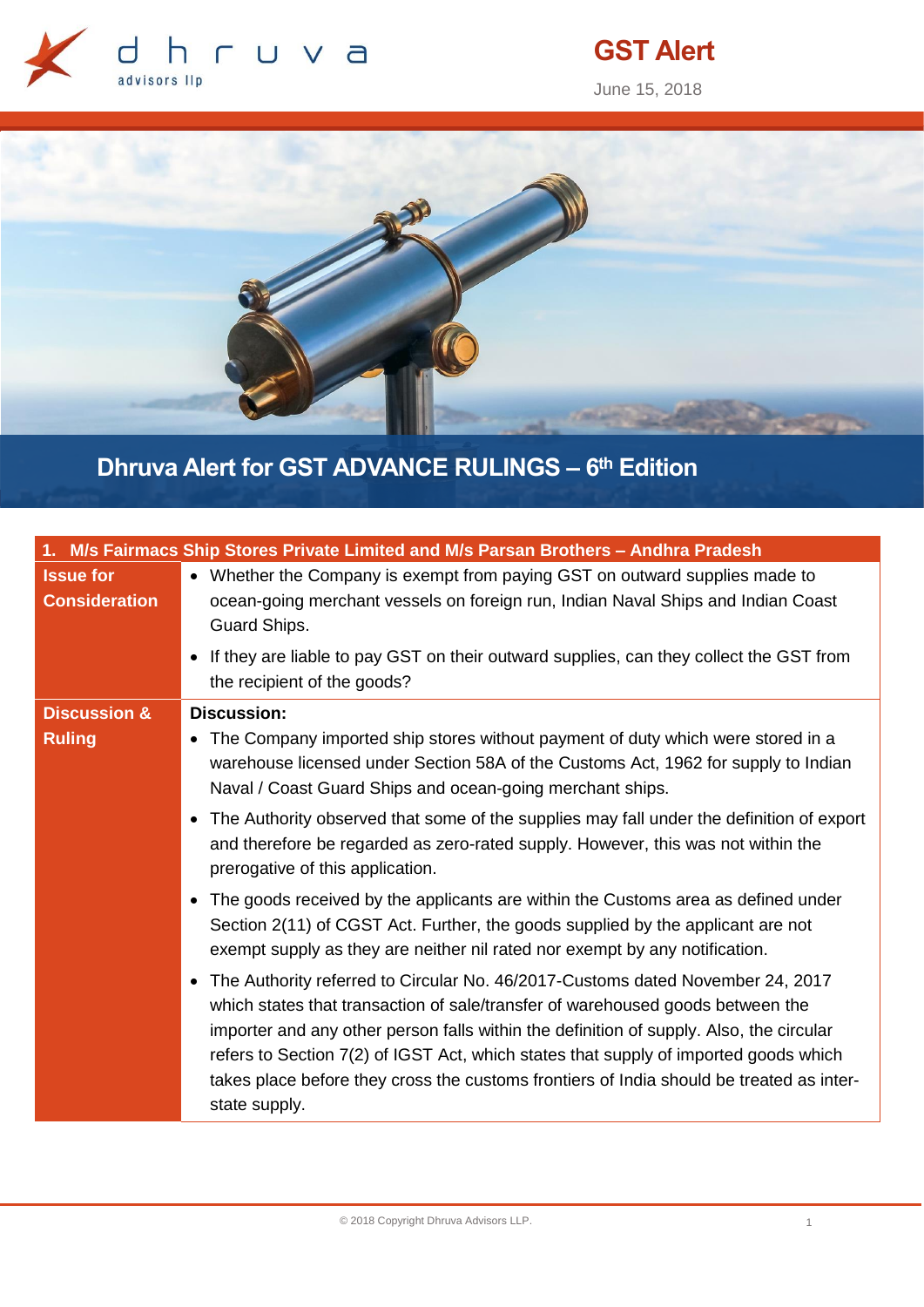

|                                                           | <b>Ruling:</b><br>The applicant is not exempt from tax under GST on their outward supplies made to<br>$\bullet$<br>ocean-going merchant vessels on foreign run, Indian Naval Ships and Indian Coast<br>Guard Ships.<br>• The applicant can collect the applicable GST from their customers, in the case that it is<br>not exports.                                                                                     |
|-----------------------------------------------------------|------------------------------------------------------------------------------------------------------------------------------------------------------------------------------------------------------------------------------------------------------------------------------------------------------------------------------------------------------------------------------------------------------------------------|
| <b>Dhruva</b><br><b>Comments /</b><br><b>Observations</b> | The question raised in the instant case was whether the goods supplied by the<br>applicant are exempt from GST or not. The applicant did not raise any question on the<br>taxability of said supplies. Hence, the Authority has not discussed whether the supplies<br>would constitute as export of goods or not under GST.                                                                                            |
|                                                           | • Further, under IGST Act, the definition of 'export of goods' is similar to that under<br>Section 2(18) of the Customs Act, 1962. However, under the Customs Act, 1962, there<br>were specific provisions in relation to stores which provided that supply of goods to any<br>foreign going vessel would constitute export of goods. Similar provisions also existed<br>under the erstwhile Central Excise Act, 1944. |
|                                                           | • In the absence of any specific provisions under GST, it needs to be examined whether<br>such supplies would qualify as export of goods or not under GST.                                                                                                                                                                                                                                                             |

| <b>Issue for</b><br>• Whether the storage of agricultural produce falls under SAC 998619 or 996721 or<br><b>Consideration</b><br>some other SAC and the rate of GST applicable on provision of said services?<br>Further, whether exemption provided in Notification No. 12/2017-Central Tax (Rate)<br>$\bullet$<br>dated June 28, 2017 ('the Notification') under entry No. 54(e) with regard to support<br>services in relation to agricultural produce by way of storage or warehousing is<br>applicable to both farmers and traders.<br>Documents to be obtained by cold storage operators to avail the above exemption<br>$\bullet$<br>benefit, if it is applicable exclusively for farmers.<br><b>Discussion &amp;</b><br><b>Discussion:</b><br><b>Ruling</b><br>• The following submissions were made by the applicant $-$<br>When a service falls under two different HSN, then the HSN which is more specific<br>(i)<br>to the service provided is applicable.<br>(ii) Services under SAC 998619 (i.e. other support services to agriculture, hunting,<br>forestry and fishing) are more specific to the services provided by them than<br>services falling under SAC 996721 (i.e. support services in transport - refrigerated<br>storage services).<br>(iii) Reliance was placed on Circular No. 16/16/2017 - GST dated November 15, 2017, | 2. M/s S S S V K Cold Storage Pvt. Ltd. - Andhra Pradesh                                |  |
|-------------------------------------------------------------------------------------------------------------------------------------------------------------------------------------------------------------------------------------------------------------------------------------------------------------------------------------------------------------------------------------------------------------------------------------------------------------------------------------------------------------------------------------------------------------------------------------------------------------------------------------------------------------------------------------------------------------------------------------------------------------------------------------------------------------------------------------------------------------------------------------------------------------------------------------------------------------------------------------------------------------------------------------------------------------------------------------------------------------------------------------------------------------------------------------------------------------------------------------------------------------------------------------------------------------------------------------------------------|-----------------------------------------------------------------------------------------|--|
|                                                                                                                                                                                                                                                                                                                                                                                                                                                                                                                                                                                                                                                                                                                                                                                                                                                                                                                                                                                                                                                                                                                                                                                                                                                                                                                                                       |                                                                                         |  |
|                                                                                                                                                                                                                                                                                                                                                                                                                                                                                                                                                                                                                                                                                                                                                                                                                                                                                                                                                                                                                                                                                                                                                                                                                                                                                                                                                       |                                                                                         |  |
|                                                                                                                                                                                                                                                                                                                                                                                                                                                                                                                                                                                                                                                                                                                                                                                                                                                                                                                                                                                                                                                                                                                                                                                                                                                                                                                                                       |                                                                                         |  |
|                                                                                                                                                                                                                                                                                                                                                                                                                                                                                                                                                                                                                                                                                                                                                                                                                                                                                                                                                                                                                                                                                                                                                                                                                                                                                                                                                       |                                                                                         |  |
|                                                                                                                                                                                                                                                                                                                                                                                                                                                                                                                                                                                                                                                                                                                                                                                                                                                                                                                                                                                                                                                                                                                                                                                                                                                                                                                                                       |                                                                                         |  |
|                                                                                                                                                                                                                                                                                                                                                                                                                                                                                                                                                                                                                                                                                                                                                                                                                                                                                                                                                                                                                                                                                                                                                                                                                                                                                                                                                       |                                                                                         |  |
|                                                                                                                                                                                                                                                                                                                                                                                                                                                                                                                                                                                                                                                                                                                                                                                                                                                                                                                                                                                                                                                                                                                                                                                                                                                                                                                                                       |                                                                                         |  |
|                                                                                                                                                                                                                                                                                                                                                                                                                                                                                                                                                                                                                                                                                                                                                                                                                                                                                                                                                                                                                                                                                                                                                                                                                                                                                                                                                       | wherein it was clarified whether certain products like tea, jaggery, pulses, etc., will |  |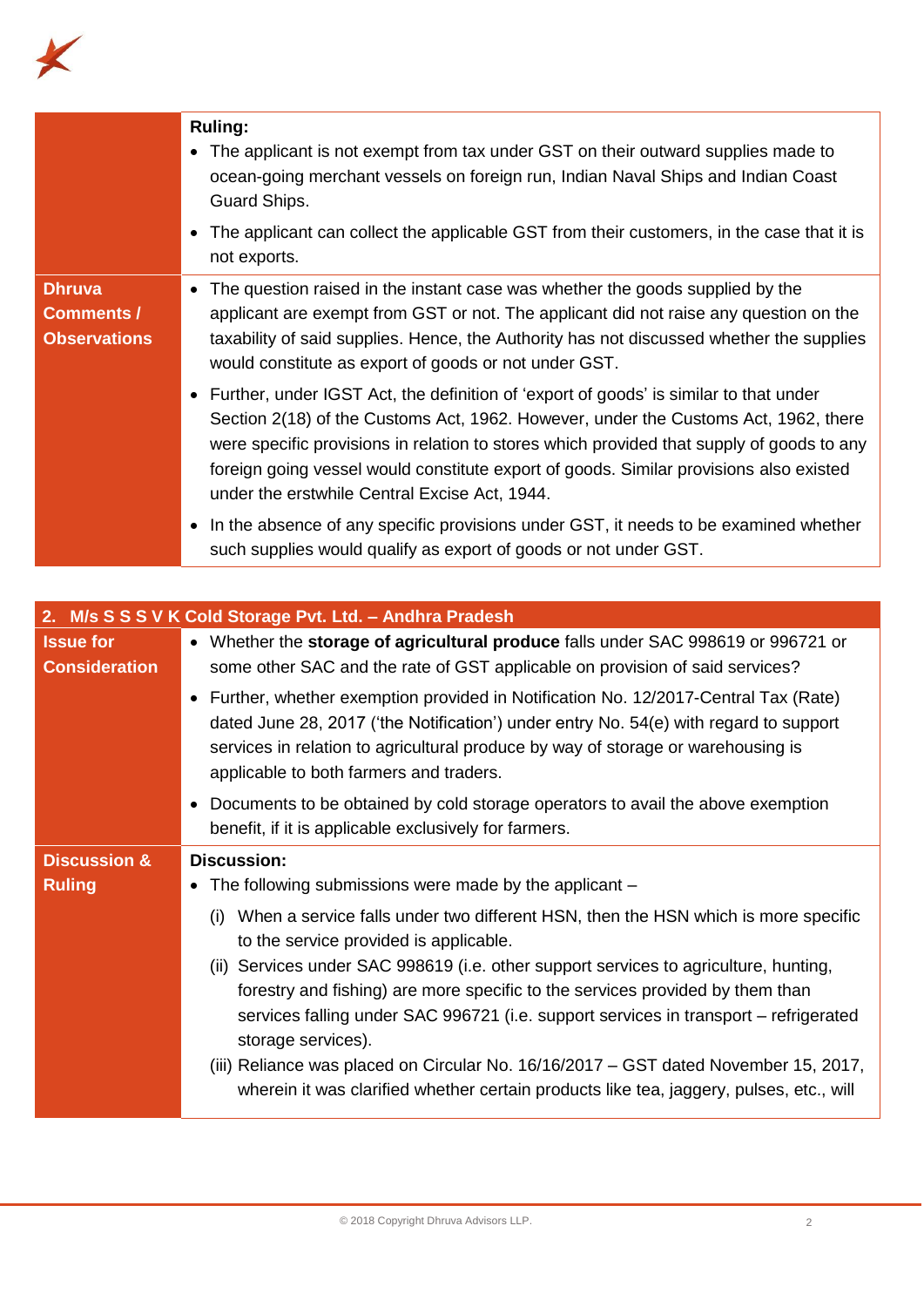

|                                                           | fall under the definition of "agriculture produce" and hence they would be eligible for<br>exemption under the Notification.<br>(iv) Exemption provided under the Notification does not provide exemption to a specific<br>class of persons but to a specific class of services.<br>(v) In relation to documents to be obtained in order to avail the above exemption, the<br>law does not mention any specific documents to be obtained by the service<br>provider. |
|-----------------------------------------------------------|----------------------------------------------------------------------------------------------------------------------------------------------------------------------------------------------------------------------------------------------------------------------------------------------------------------------------------------------------------------------------------------------------------------------------------------------------------------------|
|                                                           | <b>Ruling:</b><br>• Heading 9967 deals with support services in transportation whereas heading 9986<br>deals with support services related to agriculture, forestry, fishing, and animal<br>husbandry, and accordingly heading 9967 should be ruled out.                                                                                                                                                                                                             |
|                                                           | • Entry No. 54(e) of the Notification provides an exemption to support services in relation<br>to agricultural produce by way of loading, unloading, packing, warehousing or storage.<br>Therefore, as far as the services of storage/warehousing relate to agricultural produce,<br>as per the defined term in the Notification read with Circular No. 16/16/2017 dated<br>November 15, 2017, the exemption should be available.                                    |
|                                                           | • With respect to applicability of the exemption to farmers and traders, it has been held<br>that the exemption is service specific and not person specific. Thus, the exemption<br>would be available to agricultural produce of both.                                                                                                                                                                                                                              |
|                                                           | • With respect to documents to be submitted to avail the above exemption, the advance<br>ruling authority did not comment as it does not fall under their purview.                                                                                                                                                                                                                                                                                                   |
| <b>Dhruva</b><br><b>Comments /</b><br><b>Observations</b> | • The AAR has held that storage or warehousing services in relation agricultural produce<br>will fall under SAC 998619 and not SAC 996721. This ruling is in line with the Rules of<br>Interpretation, i.e. Specific entry overrides a generic entry for classification.                                                                                                                                                                                             |
|                                                           | • It is important that prior to availing such exemption one must determine whether the<br>goods to be stored or warehoused qualify as "agricultural produce" or not per the<br>definition provided in the Notification.                                                                                                                                                                                                                                              |
|                                                           | The above AAR and Circular would be relevant for cold storage companies determining<br>whether GST should apply considering the classification of products as agricultural<br>produce or not.                                                                                                                                                                                                                                                                        |

| 3. M/s Sino Resources - Andhra Pradesh |                                                                                         |
|----------------------------------------|-----------------------------------------------------------------------------------------|
| <b>Issue for</b>                       | • Whether Input Tax Credit is available on Clean Environment (Energy) Cess paid at the  |
| <b>Consideration</b>                   | time of import of coal?                                                                 |
| <b>Discussion &amp;</b>                | <b>Discussion:</b>                                                                      |
| <b>Ruling</b>                          | • The AAR observed that the applicant has paid Clean Energy Cess on imported coal       |
|                                        | and has availed transitional credit of the same in TRAN-1. The ruling was sought on the |
|                                        | issue whether the transitional credit of the same would be permissible.                 |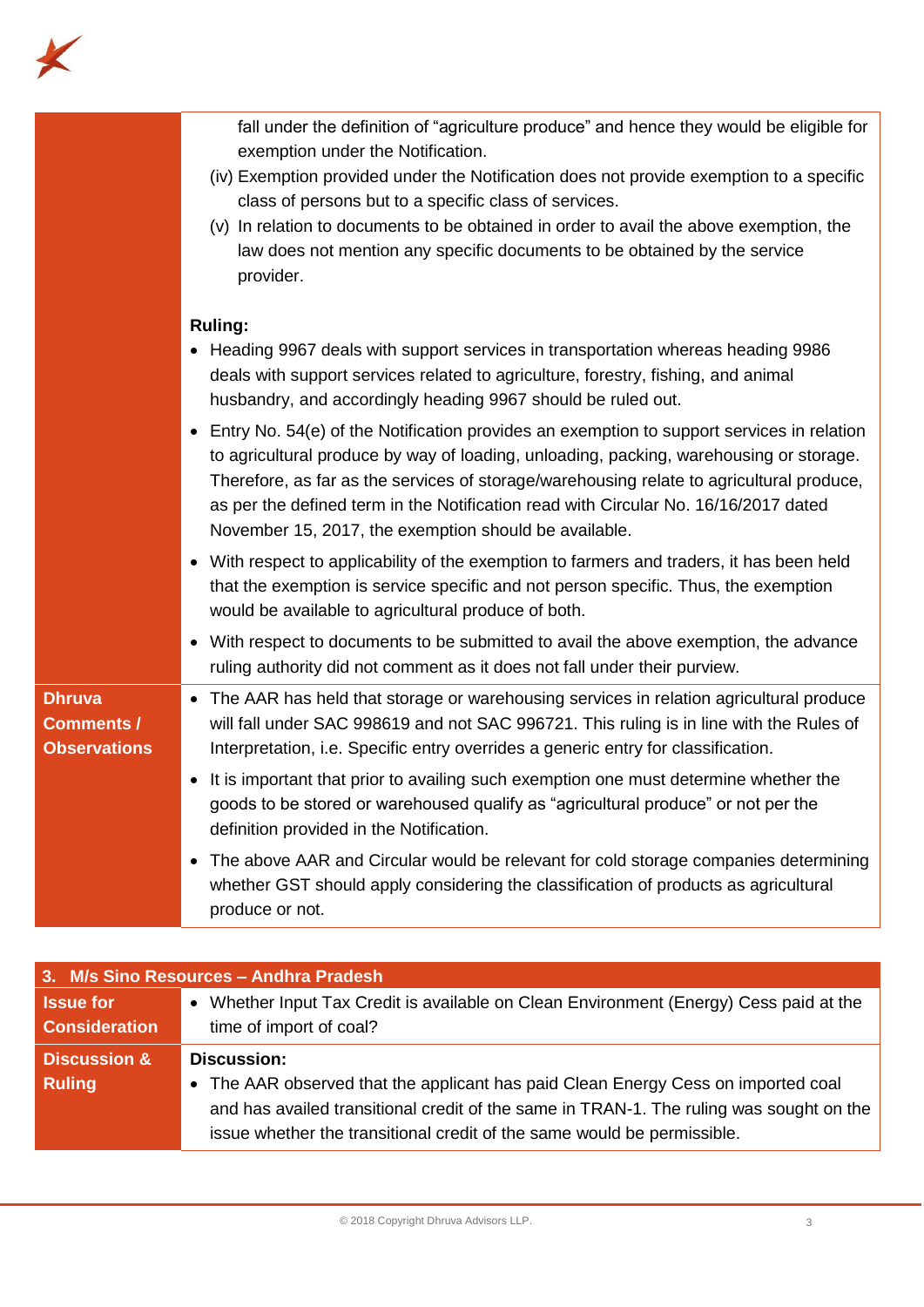

|                                    | • It was held that the application for advance ruling can be filed for any of the questions<br>falling under Section 97(2) which inter-alia includes admissibility of input tax credit of<br>tax paid or deemed to have been paid under Section 97(2)(d).                                                                                                                                                                                                                 |
|------------------------------------|---------------------------------------------------------------------------------------------------------------------------------------------------------------------------------------------------------------------------------------------------------------------------------------------------------------------------------------------------------------------------------------------------------------------------------------------------------------------------|
|                                    | • Section 2(62) defines 'input tax' as SGST, CGST, UTGST or IGST charged on supply<br>of goods or services. Section 97(2)(d) only refers to admissibility of input tax credit of<br>tax paid under the GST Acts.                                                                                                                                                                                                                                                          |
|                                    | • The AAR held that the input tax credit on which ruling is sought relates to the<br>transitional relief of cess paid under other Act and not under the GST Acts referred to in<br>the definition of 'input tax'. Thus, it was held that the question does not fall under the<br>ambit of Section 97(2)(d).                                                                                                                                                               |
|                                    | <b>Ruling:</b>                                                                                                                                                                                                                                                                                                                                                                                                                                                            |
|                                    | • Application not admitted as the question fell outside the scope of Section 97(2) of the<br>CGST Act and therefore, beyond the jurisdiction of AAR.                                                                                                                                                                                                                                                                                                                      |
| <b>Dhruva</b><br><b>Comments /</b> | • The ruling has held that no application can be sought on issues relating to admissibility<br>of any tax, duty or cess, etc. paid under any Act other than the GST Acts.                                                                                                                                                                                                                                                                                                 |
| <b>Observations</b>                | • The question raised in the application relates to admissibility of transitional credit of<br>Clean Energy Cess which need to be examined in terms of the transitional provisions<br>under Section 140.                                                                                                                                                                                                                                                                  |
|                                    | • It must be mentioned that the Maharashtra AAR in Kansai Nerolac Paints Limited<br>had given a ruling <sup>1</sup> on admissibility of Krishi Kalyan Cess charged under Section 161 of<br>Finance Act 2016. The question which now arises for consideration is whether the<br>ruling given in Kansai Nerolac Paints Limited would continue to hold good considering<br>the fact that the jurisdiction of AAR to give rulings on transition credits appears<br>debatable. |

| 4. Pon Pure Chemical India Private Limited - Gujarat |                                                                                               |
|------------------------------------------------------|-----------------------------------------------------------------------------------------------|
| <b>Issue for</b>                                     | • Whether application on the issue of 'place of supply' falls within the jurisdiction of AAR? |
| <b>Consideration</b>                                 | Whether the issue relates to Customs or GST?                                                  |
| <b>Discussion &amp;</b>                              | <b>Discussion:</b>                                                                            |
| <b>Ruling</b>                                        | • The AAR held that taxability on import and high sea sales to be determined on two           |
|                                                      | basic questions of fact:                                                                      |
|                                                      | Where the goods are; and<br>$\qquad \qquad -$                                                 |
|                                                      | At what time the goods can be said to be entering into India.<br>$\overline{\phantom{a}}$     |
|                                                      | • It was held that it is required to examine the above facts in terms of Section 7 of the     |
|                                                      | IGST Act which pertains to 'place of supply'.                                                 |
|                                                      | • Section 97(2) of the CGST Act empowers the AAR to decide only on the issues                 |
|                                                      | enumerated therein and not any other issues.                                                  |
|                                                      |                                                                                               |

<sup>1</sup> Order No. GST-ARA-18/2017-18/B-25 Mumbai dated April 5, 2018

 $\overline{a}$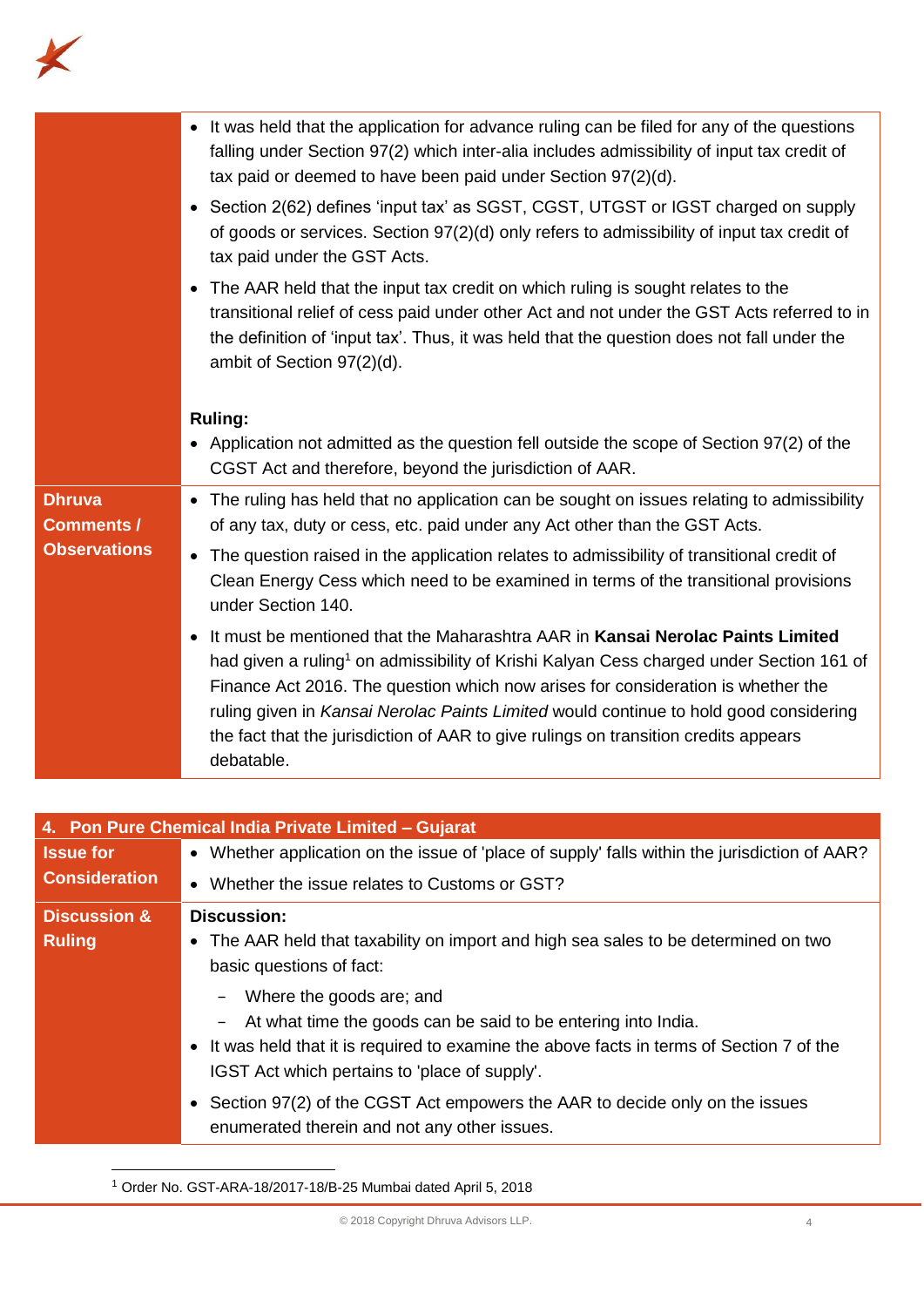

|                                    | • As the determination of 'place of supply' is not covered by Section 97(2) of the Acts, it<br>was held that AAR lacks the jurisdiction to decide on the issues pertaining to high-sea<br>sales.                                                                                                                                              |
|------------------------------------|-----------------------------------------------------------------------------------------------------------------------------------------------------------------------------------------------------------------------------------------------------------------------------------------------------------------------------------------------|
|                                    | • Further, it was held that determination of taxability of high-sea sales falls in the domain<br>of Customs and not under GST referring the proviso to Section 5(1) of IGST and<br>Customs Circular No. 33/2017-Cus., dated August 01, 2017.                                                                                                  |
|                                    | <b>Ruling:</b>                                                                                                                                                                                                                                                                                                                                |
|                                    | • Application rejected without going into merits on account of lack of jurisdiction under<br>Section 97(2).                                                                                                                                                                                                                                   |
| <b>Dhruva</b><br><b>Comments /</b> | • Recently, an advance ruling <sup>2</sup> was pronounced by the Kerala AAR in the case of M/s<br>Synthite Industries Ltd. on the issue of out and out sales.                                                                                                                                                                                 |
| <b>Observations</b>                | In the above ruling, the Kerala AAR admitted the application and proceeded to analyse<br>$\bullet$<br>the transaction by referring to Section 7 of the IGST Act and Customs Circular No.<br>33/2017 and various provisions of Customs Act and concluded that applicant is not<br>liable to GST since there was no import of goods into India. |
|                                    | • The question of jurisdiction under Section 97(2) of CGST Act raises a larger issue and<br>questions whether the earlier ruling on this aspect would continue to hold good.                                                                                                                                                                  |
|                                    | • Further, if high seas sales fall under the domain of Customs and not under GST, could<br>it be construed that GST law does not apply?                                                                                                                                                                                                       |
|                                    | • Also, could the subject issue be classified under sub-clause (e) of Section 97(2) of<br>CGST Act which covers 'determination of the liability to pay tax on any goods or<br>services or both'?                                                                                                                                              |

|                      | 5. M/s Kanj Products Private Limited - Uttarakhand                                                                                                                                                                                                                                                                                                                                                                                                                      |
|----------------------|-------------------------------------------------------------------------------------------------------------------------------------------------------------------------------------------------------------------------------------------------------------------------------------------------------------------------------------------------------------------------------------------------------------------------------------------------------------------------|
| <b>Issue for</b>     | • Applicability of Notification dated October 05, 2017 issued by DIPP, Ministry of                                                                                                                                                                                                                                                                                                                                                                                      |
| <b>Consideration</b> | Commerce and Industry read with CBEC Circular No. 1060/9/2017-Cx. dated<br>November 27, 2017 under the following scenarios:                                                                                                                                                                                                                                                                                                                                             |
|                      | Assesses takes over an eligible unit covered under area-based exemption notification<br>$\blacksquare$<br>as a going concern under slump sale arrangement;<br>The eligible unit is physically shifted to a new location within the area specified under<br>$\blacksquare$<br>the area-based exemption notification;<br>The eligible unit adds or modifies plant and machinery or manufactures new products<br>$\blacksquare$<br>during the residual period of exemption |
|                      | The said notification deals with granting budgetary support to existing eligible manufacturing<br>units operating in Jammu and Kashmir, Uttarakhand, Himachal Pradesh and North Eastern<br>States under erstwhile Industrial Promotion Schemes granting exemption/ refund under<br><b>Central Excise</b>                                                                                                                                                                |

<sup>2</sup> Order No. CT/2275/18-C3 dated March 26, 2018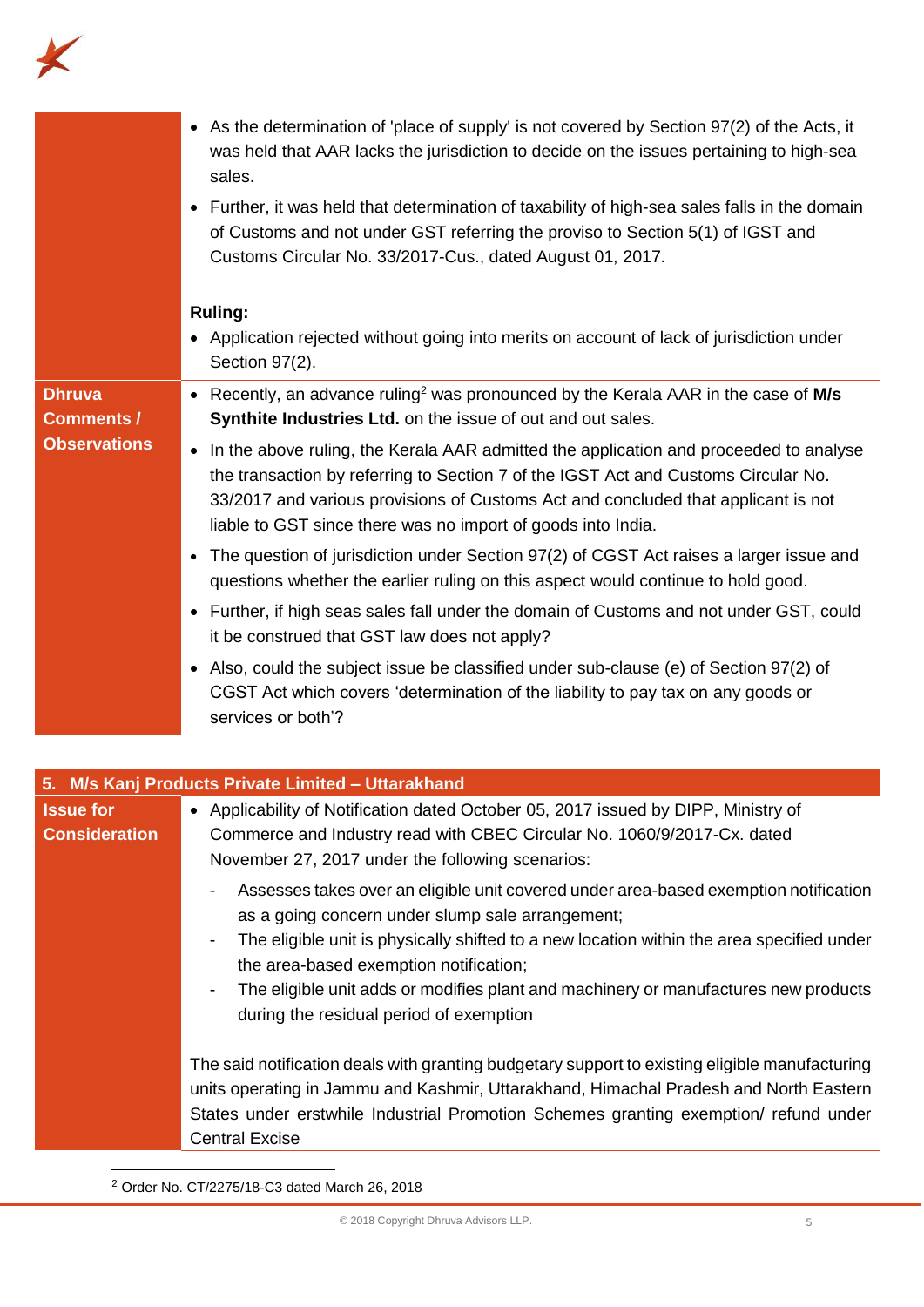

| <b>Discussion &amp;</b><br><b>Ruling</b> | <b>Discussion:</b><br>• The Joint Commissioner, SGST, has submitted his report stating that the benefit may<br>be extended to the assessee in such cases.                                                                                                                                                                                                       |
|------------------------------------------|-----------------------------------------------------------------------------------------------------------------------------------------------------------------------------------------------------------------------------------------------------------------------------------------------------------------------------------------------------------------|
|                                          | • The Authorities observed that the clarification requested by the applicant on the<br>notification and circular are not issued under the provisions of CGST/SGST Act.                                                                                                                                                                                          |
|                                          | Moreover, the issue does not fall under sub-clause (a) to (g) of Section $97(2)$ of the<br>$\bullet$<br>CGST/SGST Act which provides the list of subjects on which advance ruling can be<br>sought. Therefore, this application is not entertainable under CGST/SGST Act.                                                                                       |
|                                          | <b>Ruling:</b>                                                                                                                                                                                                                                                                                                                                                  |
|                                          | • The questions raised by the applicant are beyond the jurisdiction of the Authorities and<br>therefore are not entertainable.                                                                                                                                                                                                                                  |
| <b>Dhruva</b><br><b>Comments /</b>       | • The instant ruling is in line with the Andhra Pradesh AAR dated March 28, 2018 in the<br>case of M/s Sino Resources.                                                                                                                                                                                                                                          |
| <b>Observations</b>                      | • As per clause (d) of Section 97(2) of the CGST/ SGST Act, advance ruling can be<br>sought in respect of applicability of a notification issued under the provision of<br>CGST/SGST or IGST Act. Whereas in the instant case, the applicant has sought a<br>ruling in relation to a notification issued by the Department of Industrial Policy &<br>Promotion. |

|                                          | 6. Macro Media Digital Imaging Private Limited - Telangana                                                                                                                                                                                                                                                                                                                                                                                                                                                                                                                                                                                                                                                                                                                                                                                                                                                                                                                                                                   |
|------------------------------------------|------------------------------------------------------------------------------------------------------------------------------------------------------------------------------------------------------------------------------------------------------------------------------------------------------------------------------------------------------------------------------------------------------------------------------------------------------------------------------------------------------------------------------------------------------------------------------------------------------------------------------------------------------------------------------------------------------------------------------------------------------------------------------------------------------------------------------------------------------------------------------------------------------------------------------------------------------------------------------------------------------------------------------|
| <b>Issue for</b><br><b>Consideration</b> | • Whether the supply of printed trade advertisement material will be treated as a supply<br>of goods under (HSN 4911) or supply of services                                                                                                                                                                                                                                                                                                                                                                                                                                                                                                                                                                                                                                                                                                                                                                                                                                                                                  |
| <b>Discussion &amp;</b><br><b>Ruling</b> | <b>Discussion:</b><br>The Applicant is in the business of printing and sale of printed trade advertisement<br>material (i.e. banner flex), which is freely moveable from one place to another. The<br>preparation of such printed material would be undertaken as per the customer's<br>designs and specifications. The clients / customers do not provide any materials and all<br>materials required for the preparation of the advertisement materials are procured by<br>the Applicant. The major cost incurred in the printing is for materials like ink, paper etc.<br>• On perusal of the rate schedules in these notifications, and also the various chapters in<br>the First Schedule to the Customs Tariff Act, 1975, printed advertisement materials are<br>classifiable under chapter 49. Furthermore, Chapter Note 5 to Chapter 49 of the<br>Customs Tariff Act, 1975 inter alia provides that heading 4901 does not cover<br>publications that are essentially devoted to advertising (for example, brochures, |
|                                          | pamphlets, leaflets, trade catalogues, year books published by trade associations,<br>tourist propaganda). Such publications are to be classified under heading 4911.<br>• Furthermore, reference has also been drawn to para 5 of TRU Circular No. 11/11/2017-<br>GST dated October 20, 2017 wherein it is stated that the supply of printed envelopes,<br>letter cards, printed boxes, tissues, napkins, wall paper etc. falling under Chapter 48 or                                                                                                                                                                                                                                                                                                                                                                                                                                                                                                                                                                       |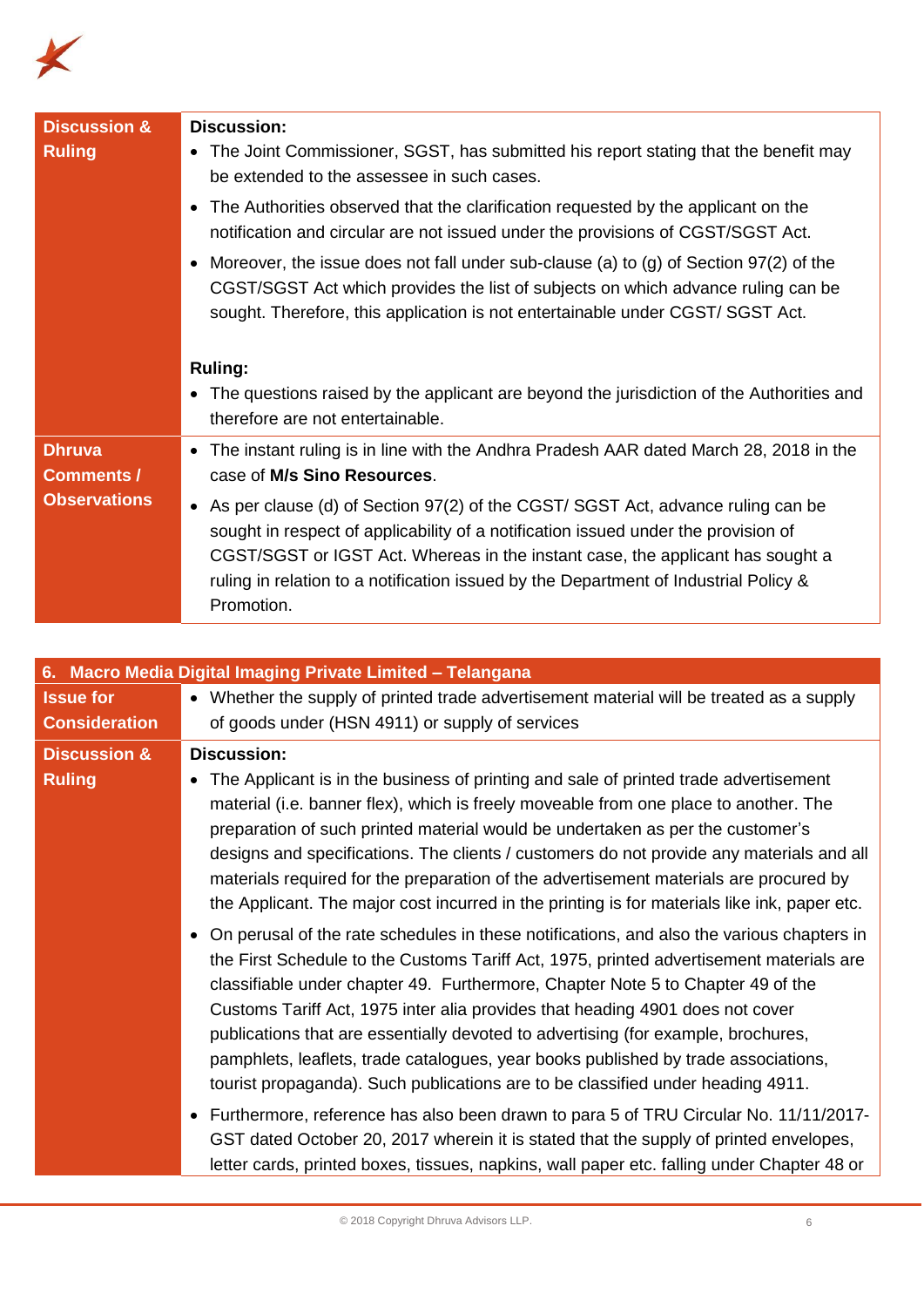

|                                                           | 49, printed with design, logo etc. supplied by the recipient of goods but made using<br>physical inputs including paper belonging to the printer, predominant supply is that of<br>goods, and the supply of printing of the content [supplied by the recipient of supply] is<br>ancillary to the principal supply of goods, and therefore such supplies would constitute<br>the supply of goods falling under respective headings of Chapter 48 or 49 of the<br>Customs Tariff Act, 1975.<br><b>Ruling:</b><br>• The Telangana AAR has held that supplying printed advertisement material to<br>customers who only provide the specifications and designs to be printed, involves a<br>transfer of title of goods and is a supply of goods classifiable under HSN 4911, which is<br>liable to GST at the rate of 12% per Serial No. 132 of Schedule-II of Notification No. |
|-----------------------------------------------------------|----------------------------------------------------------------------------------------------------------------------------------------------------------------------------------------------------------------------------------------------------------------------------------------------------------------------------------------------------------------------------------------------------------------------------------------------------------------------------------------------------------------------------------------------------------------------------------------------------------------------------------------------------------------------------------------------------------------------------------------------------------------------------------------------------------------------------------------------------------------------------|
|                                                           | $1/2017$ – Central Tax (Rate).                                                                                                                                                                                                                                                                                                                                                                                                                                                                                                                                                                                                                                                                                                                                                                                                                                             |
| <b>Dhruva</b><br><b>Comments /</b><br><b>Observations</b> | • Related to this matter pertaining to classification of goods, whether it merits<br>classification under Chapter 49 (pertaining to printing industry) or under Chapter<br>heading of the base material on which printing has been done, has been subject matter<br>of extensive judicial interpretation. The Supreme Court in case of Metagraphs Pvt Ltd<br>vs. Collector of Central Excise, Bombay [1996 (88) ELT 630 (SC)] held that all products<br>on which printing is done are not products of the printing industry. For determining the<br>true character of the transaction, one will have to determine whether printing itself lends<br>predominant character to the product or is merely incidental to its use.                                                                                                                                                |
|                                                           | In the present case, printing is used for advertisement i.e. to convey information without<br>$\bullet$<br>which the base material i.e. banner flex would not have any significance. Hence, the<br>product will get classified as a product of printing industry.                                                                                                                                                                                                                                                                                                                                                                                                                                                                                                                                                                                                          |

| 7. M/s Guru Cold Storage Private Limited - Gujarat |                                                                                                                                                                                                                                                                                                                                                                                                                                                                                                                                                                          |  |
|----------------------------------------------------|--------------------------------------------------------------------------------------------------------------------------------------------------------------------------------------------------------------------------------------------------------------------------------------------------------------------------------------------------------------------------------------------------------------------------------------------------------------------------------------------------------------------------------------------------------------------------|--|
| <b>Issue for</b><br><b>Consideration</b>           | • Whether various commodities such as cereals, pulses, spices, copra, jaggery (Gur),<br>groundnuts (with or without shell), groundnut seeds, turmeric dried and ginger dried<br>(soonth), cashew, almond, kismis, jardalu, anjeer (fig), date, ambli foal are covered<br>under the definition of 'agricultural Produce ' as defined under Notification No. 11/2017-<br>Central Tax (Rate) dated June 28, 2017 in order to avail exemption under the category<br>of support service for "loading, unloading, packing, storage or warehousing of<br>agricultural produce"; |  |
|                                                    | • If yes, what would be the taxability of storage or warehousing services if the said goods<br>are received in bulk or small or retail packing with or without a brand name?                                                                                                                                                                                                                                                                                                                                                                                             |  |
| <b>Discussion &amp;</b><br><b>Ruling</b>           | <b>Discussion:</b><br>The following submissions were made by the applicant -<br>Notification No. 11/2017-Central Tax (Rate) dated June 28, 2017 provides NIL rate<br>(i)<br>of tax for services by way of loading, unloading, packing, storage or warehousing of                                                                                                                                                                                                                                                                                                         |  |
|                                                    | agricultural produce;                                                                                                                                                                                                                                                                                                                                                                                                                                                                                                                                                    |  |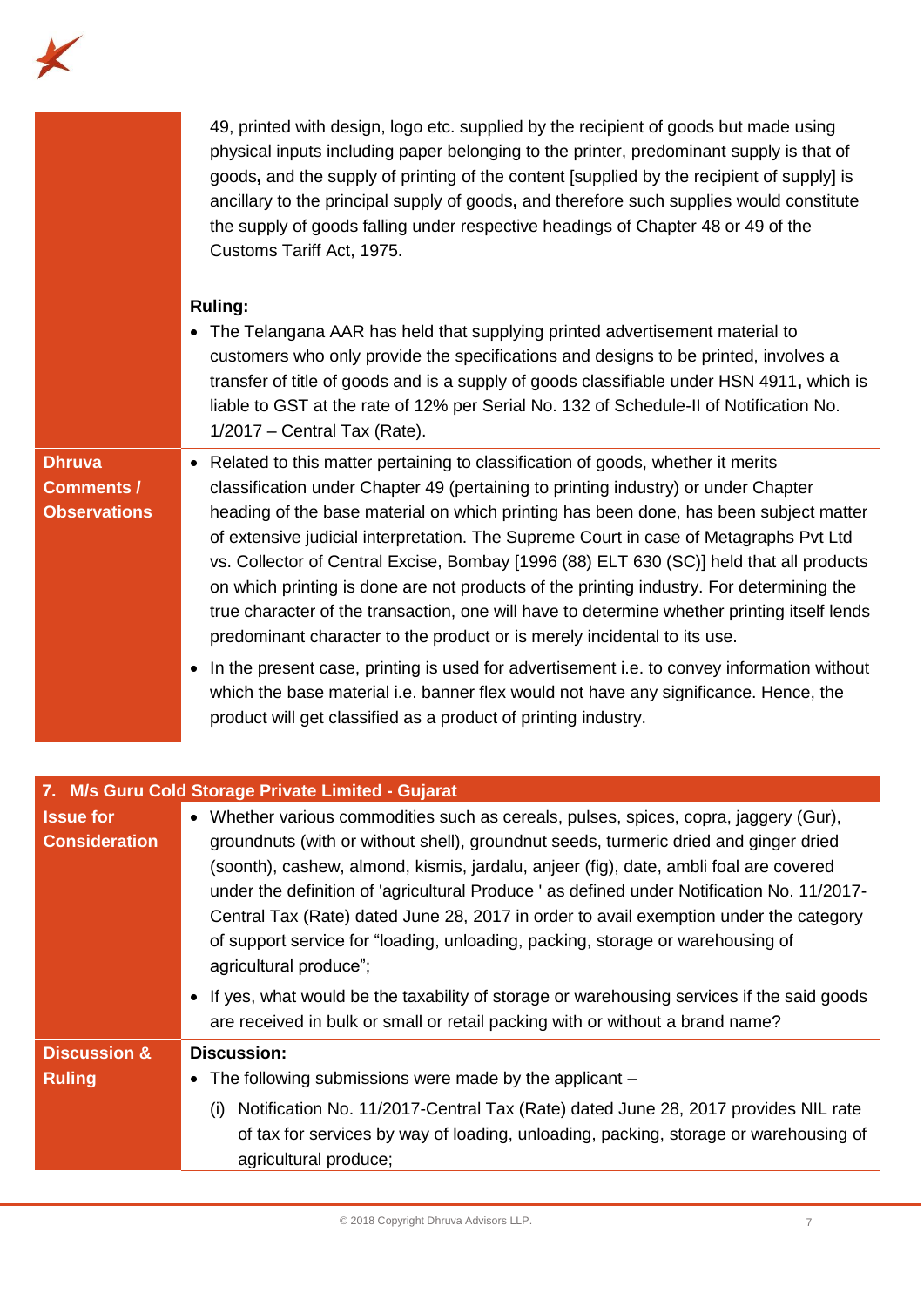

(ii) There is no tax on agricultural produce unless the goods are branded with a registered trademark. Thus, the services related to storage of the agricultural produce either in bulk or small or retail packing with or without a name or brand name, which are not registered under the Trade Mark Act, 1999 shall be charged at NIL rate as the same have not been branded with a registered trademark.

## **Ruling:**

- Entry no. 54(e) of the Notification No. 12/2017 CGST and Entry No. 24 of Notification No. 11/2017 - CGST provide exemption to support services in relation to agricultural produce by way of loading, unloading, packing, warehousing or storage.
- Referred to the explanation of agricultural produce provided under Notification No. 11/2017 – CGST which reads as follows:

*means any produce out of cultivation of plants and rearing of all life forms of animals, except the rearing of horses, for food, fibre, fuel, raw material or other similar products, on which either no further processing is done, or such processing is done as is usually done by a cultivator or producer which does not alter its essential characteristics but makes it marketable for primary market.*

- With respect to the classification of agricultural produce, relying on Circular No. 16/16/2017-GST dated 15.11.2017 it was held that:
	- (i) Pulses (commonly known as 'Dal') obtained after de-husking or splitting, which is usually undertaken by the pulse millers, are not agricultural produce. However, whole gram such as rajma may be considered as "agricultural produce";
	- (ii) Jaggery, processed dry fruits such as processed cashew nuts, raisin (kismis), apricot (jardalu), fig (anjeer), date, tamarind (ambali foal), shelled groundnuts / groundnut seeds, and copra are not "agricultural produce";
	- (iii) Processed spices including processed turmeric and processed ginger (soonth), too, are not "agricultural produce";
	- (iv) Whole pulse grains, cereal (such as wheat, paddy, maize, barley) spices, groundnuts with shell on which no further processing is done or such processing is done as is usually done by a cultivator or producer which does not alter its essential characteristics but makes it marketable for primary market, will fall under the definition of "agricultural produce".
- The advance ruling authority did not comment on the second issue raised by the applicant. The GST Commissionerate merely stated that as all the products are not agricultural produce, the reply to second query is not relevant.

## **Dhruva Comments / Observations**

• The term 'agricultural produce' under GST law is *pari materia* to the erstwhile service tax regime post Negative List. Under the service tax regime, there was also a separate entry for the storage or warehousing of rice, cotton, ginned or baled over and above the agricultural produce. However, under GST law, there is a separate entry only for rice.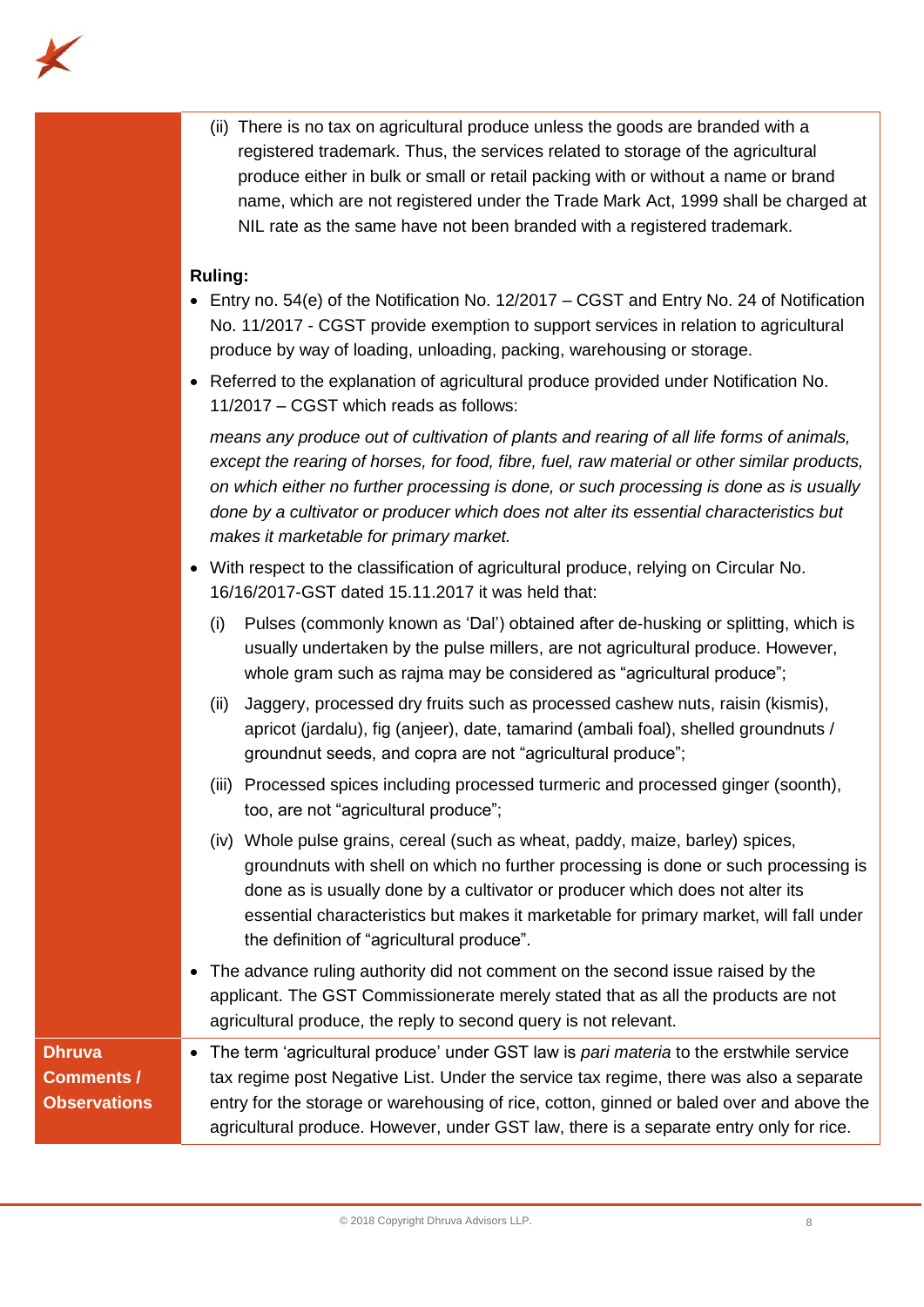

|                                           | • The above AAR and Circular would be relevant for cold storage companies determining                 |  |
|-------------------------------------------|-------------------------------------------------------------------------------------------------------|--|
|                                           | whether or not GST should apply considering the classification of products as                         |  |
|                                           | agricultural produce or not.                                                                          |  |
|                                           |                                                                                                       |  |
|                                           |                                                                                                       |  |
| 8. M/s Bahl Paper Mills Ltd - Uttarakhand |                                                                                                       |  |
| <b>Issue for</b>                          | • Whether IGST should be paid by the importer under RCM on ocean freight in case of                   |  |
| <b>A</b> constitution of the              | AIF beets a consecutively on benth the complex mass detailed and complex as abstract and the critical |  |

| <b>Consideration</b>                     | CIF basis contract when both the service provider and service recipient are located<br>outside India? If yes, then what will be the supporting document required to take the<br>credit of IGST paid on ocean freight under CIF basis contract.                                                                                                                                                                                                                                                                                                         |
|------------------------------------------|--------------------------------------------------------------------------------------------------------------------------------------------------------------------------------------------------------------------------------------------------------------------------------------------------------------------------------------------------------------------------------------------------------------------------------------------------------------------------------------------------------------------------------------------------------|
|                                          | • Whether input tax credit will be available of GST paid on office furniture and fixtures,<br>A.C. plant and sanitary fittings in a newly constructed building?                                                                                                                                                                                                                                                                                                                                                                                        |
| <b>Discussion &amp;</b><br><b>Ruling</b> | <b>Discussion:</b><br>• With regard to IGST liability under RCM on ocean freight, the authority observed that<br>vide Notification no. 08/2017- Integrated Tax (Rate) dated June 28, 2017 and<br>Notification no. 10/2017 - Integrated Tax (Rate) dated June 28, 2017, an importer is<br>required to pay IGST on the ocean freight even if the importer has already paid IGST<br>on CIF value of imported goods.                                                                                                                                       |
|                                          | • The applicant submitted a copy of the Writ Petition in the case of Mohit Minerals Pvt<br>Ltd v. UOI <sup>3</sup> filed before the High Court of Gujarat challenging the levy of IGST on<br>inward ocean freight vide the above notifications. The authority observed that mere<br>filing of an application before the High court does not render a notification issued by the<br>Central Government ultra vires unless the same is turned down by a competent court.<br>• Further, input tax credit of IGST paid under RCM can be taken based on the |
|                                          | invoice/challan.<br>• Separately, with respect to input tax credit on sanitary fittings, the authority observed<br>that the sanitary fittings become an integral part of the building or civil structure and<br>hence should not be available in terms of Explanation to Section 17 of the CGST Act<br>2017.                                                                                                                                                                                                                                           |
|                                          | • Further, the authorities allowed input tax credit of furniture and fixtures, and A.C. plant<br>relying upon a Circular <sup>4</sup> and judicial ruling in the case of M/s Balkrishna Industries<br>Ltd Vs CCE, Jaipur-I <sup>5</sup> under the erstwhile laws wherein the credit of duty paid on<br>furniture and air conditioner was allowed.                                                                                                                                                                                                      |
|                                          | <b>Ruling:</b><br>• An importer is required to pay IGST on ocean freight regardless of IGST already paid<br>on CIF value of imported goods.                                                                                                                                                                                                                                                                                                                                                                                                            |

• The credit of IGST can be taken based on the invoice/challan.

 3 [Special Civil Application no. 726/2018]

<sup>4</sup> Circular No. 943/04/2011-CX dated April 29, 2011

<sup>5</sup> [2016 (335) ELT 559 (Tri-Dei)]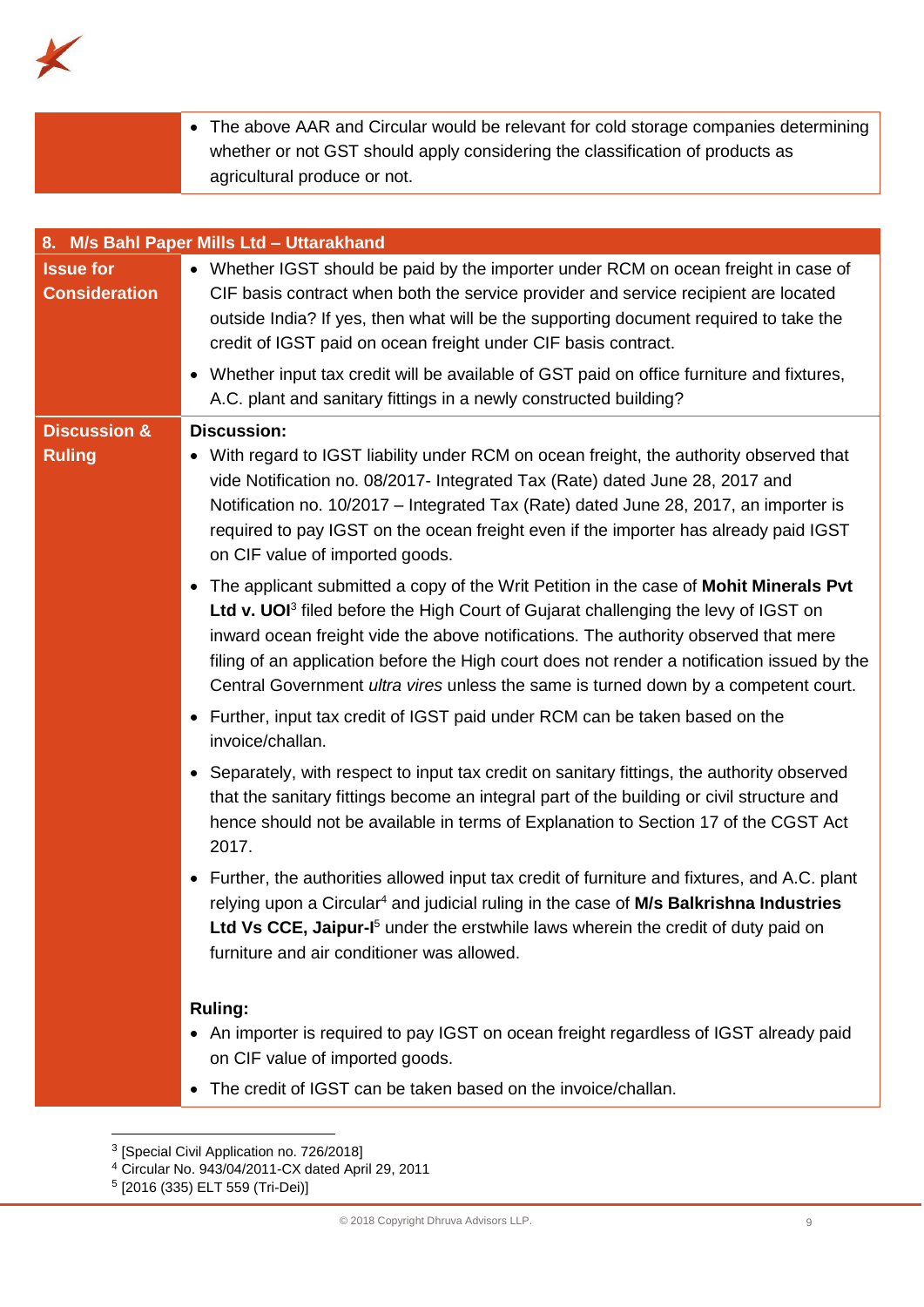

|                                                           | • Input tax credit of GST on sanitary fittings is not available since it becomes an integral<br>part of the building or a civil structure.                                                                                                                                                                                                              |
|-----------------------------------------------------------|---------------------------------------------------------------------------------------------------------------------------------------------------------------------------------------------------------------------------------------------------------------------------------------------------------------------------------------------------------|
|                                                           | • The input tax credit of GST charged on the supply of furniture and fixtures, and A.C.<br>plant is admissible subject to the condition that the registered person has not claimed<br>depreciation on the tax component of the cost of the capital goods and plant and<br>machinery under the provisions of the Income-Tax Act, 1961.                   |
| <b>Dhruva</b><br><b>Comments /</b><br><b>Observations</b> | • The matter is pending in the High Court of Gujarat, where the petitioner has challenged<br>both the above notifications considering it as <i>ultra vires</i> the Act. However, it is important<br>to note that the High Court of Gujarat has not granted a stay on the leviability of IGST<br>under RCM on ocean freight vide the said notifications. |
|                                                           | • The ruling has stated that the credit of IGST can be claimed on the basis of<br>invoice/challan issued. It could be fairly assumed that the reference to the invoice<br>referred in the ruling is to the self-invoice required to be issued as per Section 31(3)(f)<br>of the CGST Act 2017 for claiming input tax credit.                            |